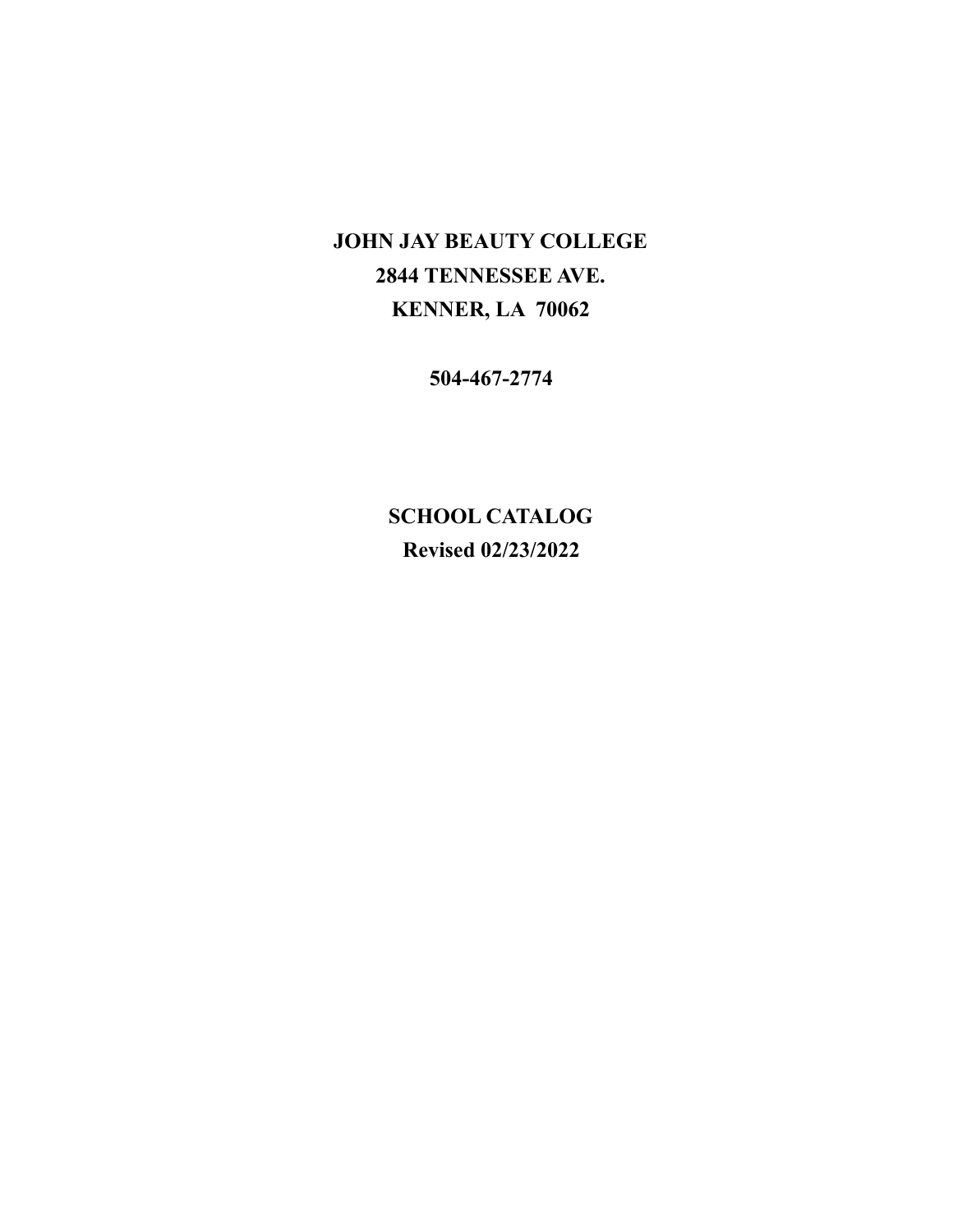# **TABLE OF CONTENTS**

| <b>Mission Statement</b>                                                                  | 1                       |  |
|-------------------------------------------------------------------------------------------|-------------------------|--|
| Opportunities for the licensed Cosmetology, Esthetician, Manicuring and Teachers Training | $1 - 2$                 |  |
| Accreditation                                                                             | 3                       |  |
| Memberships                                                                               | $\overline{\mathbf{3}}$ |  |
| <b>State Licensing Body</b>                                                               | 3                       |  |
| <b>Admission Policy</b>                                                                   | 3                       |  |
| <b>Transfer Students</b>                                                                  | 3                       |  |
| Admission Requirements & Required Documents for Cosmetology,                              |                         |  |
| Manicuring and Esthetician                                                                | $3 - 4$                 |  |
| Admission Requirements & Required Documents for TeachersTraining                          | 4                       |  |
| <b>Dress Code</b>                                                                         | $\overline{4}$          |  |
| Code of Ethics                                                                            | $4 - 5$                 |  |
| Facilities                                                                                | 5                       |  |
| <b>General Course Objectives</b>                                                          | $5-6$                   |  |
| Approved Curriculum for Cosmetology                                                       | $6 - 7$                 |  |
| Approved Curriculum for Teachers Training                                                 | 7                       |  |
| Approved Curriculum for Manicuring                                                        | 7                       |  |
| Approved Curriculum for Esthetician                                                       | $\tau$                  |  |
| <b>Grading System</b>                                                                     | 8                       |  |
| Advising                                                                                  | 8                       |  |
| <b>Graduation Requirements</b>                                                            | 8                       |  |
| Absentee, Tardiness & Termination Policies                                                | $8-9$                   |  |
| <b>Class Schedule</b>                                                                     | 9                       |  |
| Student Consumer Rights & Responsibilities                                                | 9                       |  |
| <b>Financial Aid</b>                                                                      | 9                       |  |
| <b>Student Placement Services</b>                                                         | 9                       |  |
| <b>Access to Student Files</b>                                                            | 9                       |  |
| Privacy Policy                                                                            | 9                       |  |
| Conduct                                                                                   | 10                      |  |
| Make-up Work                                                                              | 10                      |  |
| Notification of School Closure                                                            | 10                      |  |
| School Calendar                                                                           | 10                      |  |
| School Holidays                                                                           | 10                      |  |
| <b>Attendance Policy</b>                                                                  | 10                      |  |
| <b>Overtime Charges</b>                                                                   | 10                      |  |
| <b>Excused Absence Policy</b>                                                             | 10                      |  |
| Leave of Absence Policy                                                                   | 11                      |  |
| <b>Institutional Refund Policy</b>                                                        | $11 - 12$               |  |
| Return of Title IV Funds Policy                                                           | $12 - 14$               |  |
| Reporting of Crimes and Annual Security Report                                            | 14                      |  |
| Drug and Alcohol Abuse Prevention<br>14                                                   |                         |  |
| Notice of Non-Discrimination and Sexual Harassment Policies & Grievance Procedures        |                         |  |
|                                                                                           | $14 - 16$               |  |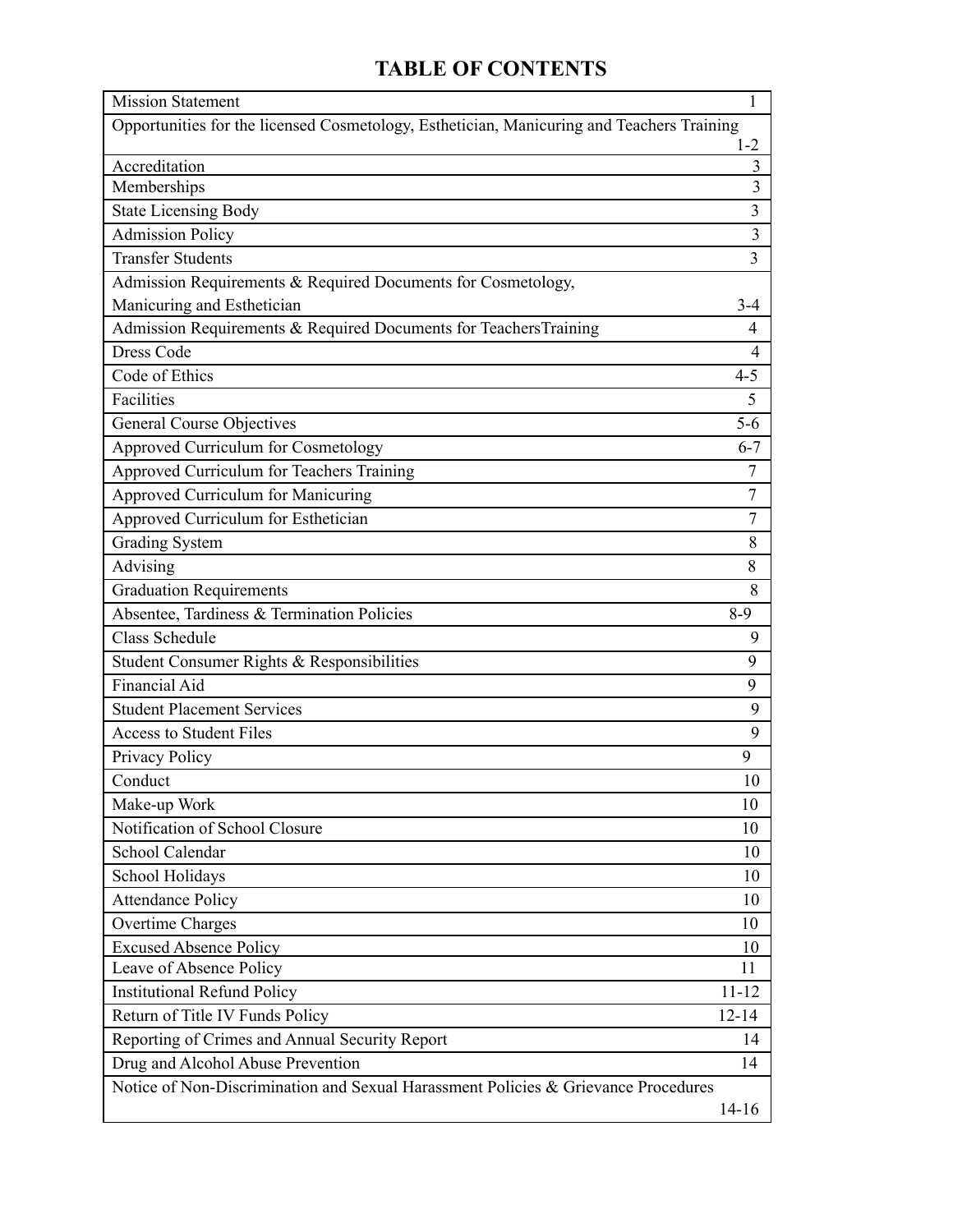Administrative staff and faculty, tuition, rules and regulations, consumer information (on separate insert).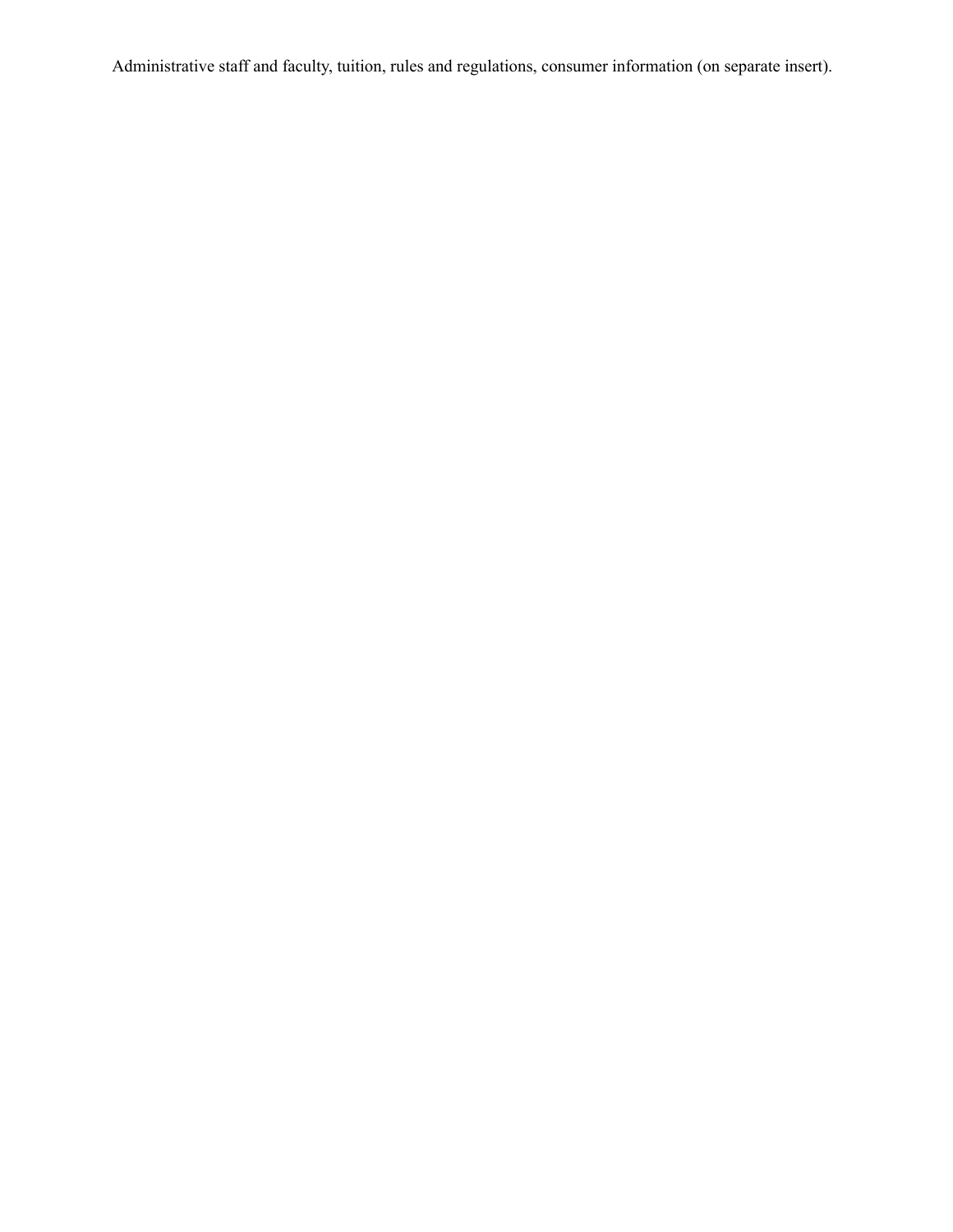Before enrolling in Beauty College, most incoming students fear the lack of ability only because of insecurity.

### PROMISE

Having shared this experience and recognizing the peaks and valleys in acquiring a new skill, I pledge to all my students my sincere effort in helping you to overcome this insignificant problem.

### **NEED**

I need only your 100% effort, friendship and respect to guide you in selected areas of importance.

### EFFORT

We are confident of our teaching technique and material because of our past success. We know that all it takes for a student to succeed in desire, patience and the ability to communicate with teachers, customers, and co-workers, and if willing to work hard.

### METHOD

We are of the opinion that if the student does not learn, the teacher has not taught. I promise that this will never happen at John Jay Beauty College and there is only one college teaching the John Jay Beauty College method.

### **MISSION STATEMENT**

- 1. John Jay Beauty College strives to maintain the highest standards and fulfill the following objectives.
- 2. To provide educational experiences that will enable students enrolled in our school to become professional Cosmetology, Esthetician, Manicuring and Teachers Training who are worthy members of society, a credit to our profession and to become financially secure.
- 3. To provide daily instruction for prospective students in the field of cosmetology for 1,500 hours and 750 hours for Esthetician, Teachers Training and Manicuring using an established and approved curriculum that allows us to measure the level of proficiency of each student in each subject for each level of training.
- 4. To provide for constant educational growth by periodic evaluation of each student through the use of standardized test.
- 5. To provide for constant educational growth of teaching methods by observing each teacher each day.
- 6. To assist in placement of graduates into a meaningful occupational choice within the field of Cosmetology, Esthetician, Manicuring and Teachers Training.

### **OPPORTUNITIES FOR THE LICENSED COSMETOLOGY, ESTHETICIAN, MANICURING AND TEACHERS TRAINING**

SALON JOB CHOICES Permanent Waving Technician Hair Stylist Hair Straightening Specialist Wig Specialist Hair Color Technician Scalp and Hair Specialist Skin Care Expert Manicurist Esthetician Staff Coordinator Make-Up Artist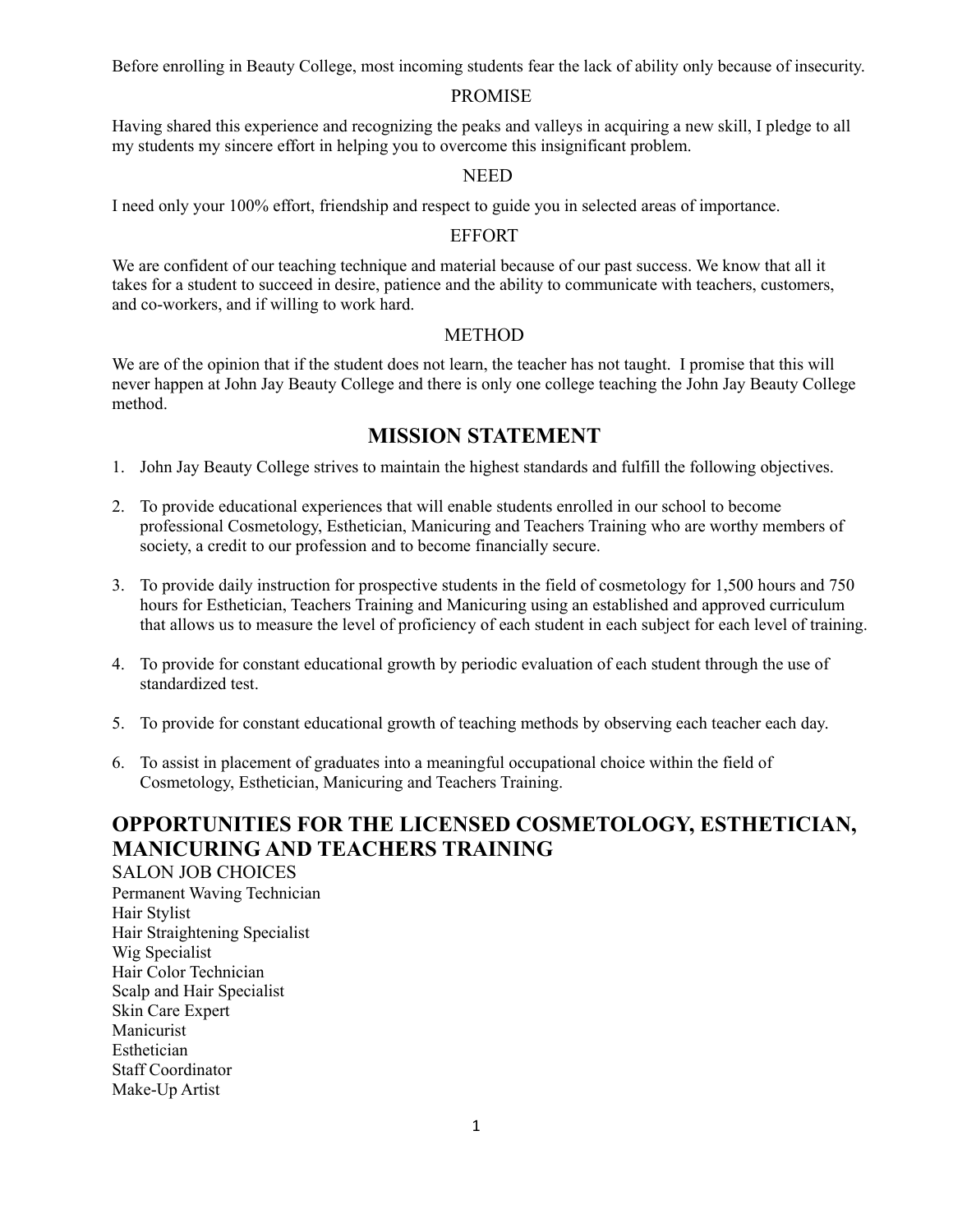Salon Manager Salon Styles Director Salon Owner In a Salon In a Department Store In a Salon Chain Salon Assistant Salon Receptionist

### COSMETIC INDUSTRY

MERCHANDISING FIELD Salon Person Buyer/Assistant Buyer Direct Seller

SCIENTIFIC FIELD

Demonstrator or Manufacturer Representative Research Assistant Trade Technician Technical Supervisor

WRITING FIELD Beauty Editor (newspaper or magazine) Editorial Assistant Free Lance Writer Promotional Writer

### EDUCATIONAL POSITION OPPORTUNITIES

### PRIVATE BEAUTY COLLEGE

Teacher of Cosmetology (general) Teacher of Cosmetology (specialized) Supervisor or Dean **Director** Admissions School Owner

PUBLIC VOCATIONAL SCHOOLS Teacher of Cosmetology Teacher of Related Sciences Substitute Teacher Department Head Guidance Counselor

OWNER OF BEAUTY SCHOOLS State Board Inspector State Board Member Education Director Teacher Training Guest Artist (Hairstyling, hair color, make-up, etc.)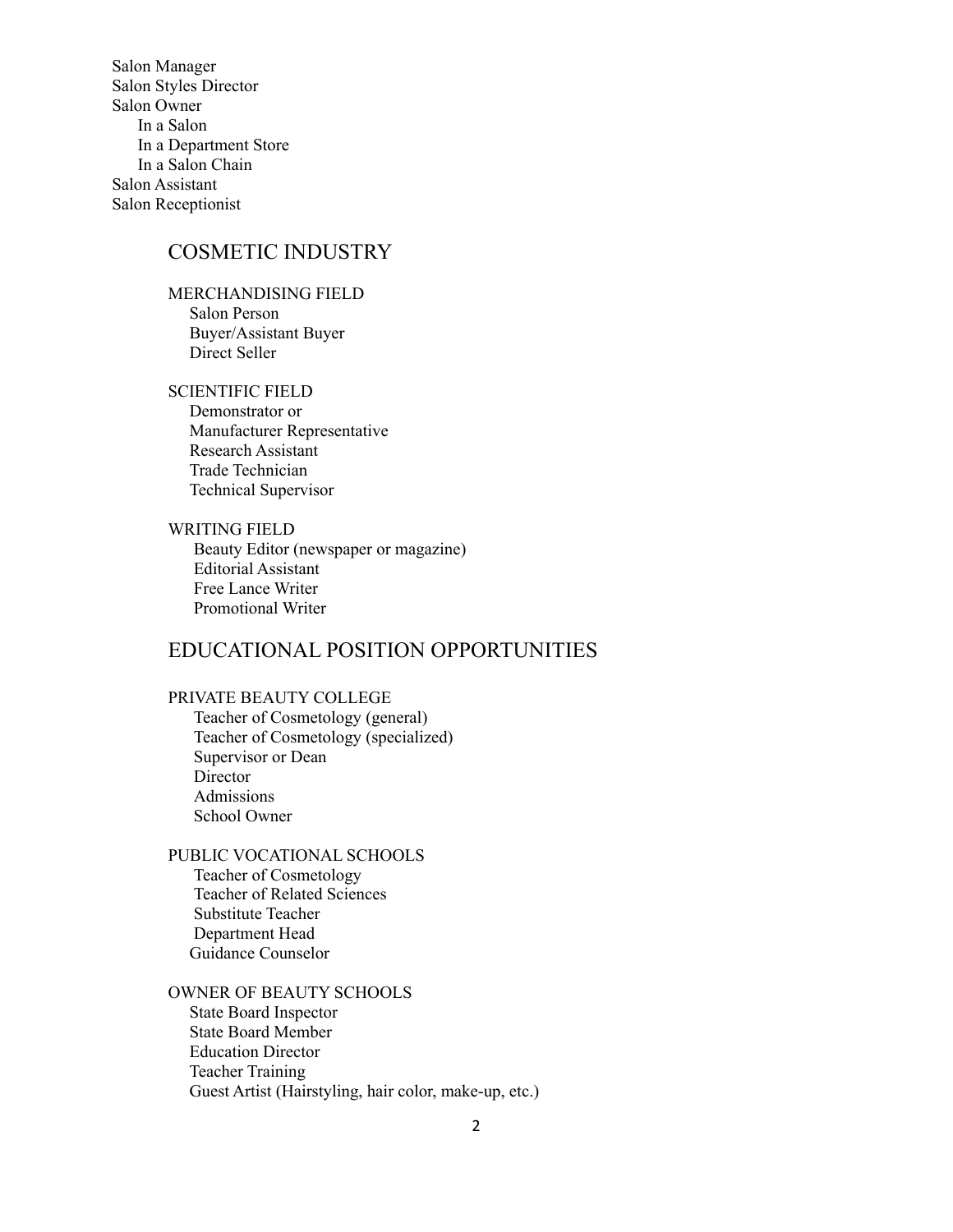### **ACCREDITATION**

John Jay Beauty College was accredited in 1983 by the: National Accrediting Commission of Career Arts and Sciences 3015 Colvin St. Alexandria, VA 22314 703-600-7600 STATUS: ACCREDITED

The National Accrediting Commission of Career Arts & Sciences is recognized by the United States Department of Education as a national accrediting agency for postsecondary schools and departments of cosmetology arts and science and massage therapy."

To receive accreditation, our schools must be examined by an outside team of experts at least every six years. We must meet standards covering faculty qualifications, curriculum, instructional methods and materials, classroom work, work space and facilities. In addition, we must meet high standards of school administration, tuition policies, refunds and advertising.

As with all other accredited schools, our students are eligible to participate in a variety of government financial aid programs, including the Pell Grant Program.

### **MEMBERSHIPS**

John Jay Beauty College is a member of the Louisiana Association of Cosmetology Schools.

### **STATE LICENSING BODY**

John Jay Beauty College is licensed by: Louisiana State Board of Cosmetology 11622 Sunbelt Court Baton Rouge, LA 70809 225-756-3404

### **ADMISSIONS POLICY**

Non-Discrimination clause – John Jay Beauty College in its admission, instruction and graduation policies, practices no discrimination on the basis of sex, color, race, ethnic origin, age, religion, physical handicaps, sexual orientation, gender identity, financial status or country of origin or residence. In order for a prospective student to be considered enrolled all admission requirements must be met prior to a being enrolled in and beginning a program.

### **TRANSFER STUDENTS**

We accept transfer students in our school with previous credit from a licensed school. We accept up to 500 hours for cosmetology and 250 hours for all other courses. Tuition, equipment and book charges are pro-rated as to students need. An administrative fee is also required; not to exceed 15 % of the tuition and no more than \$100.00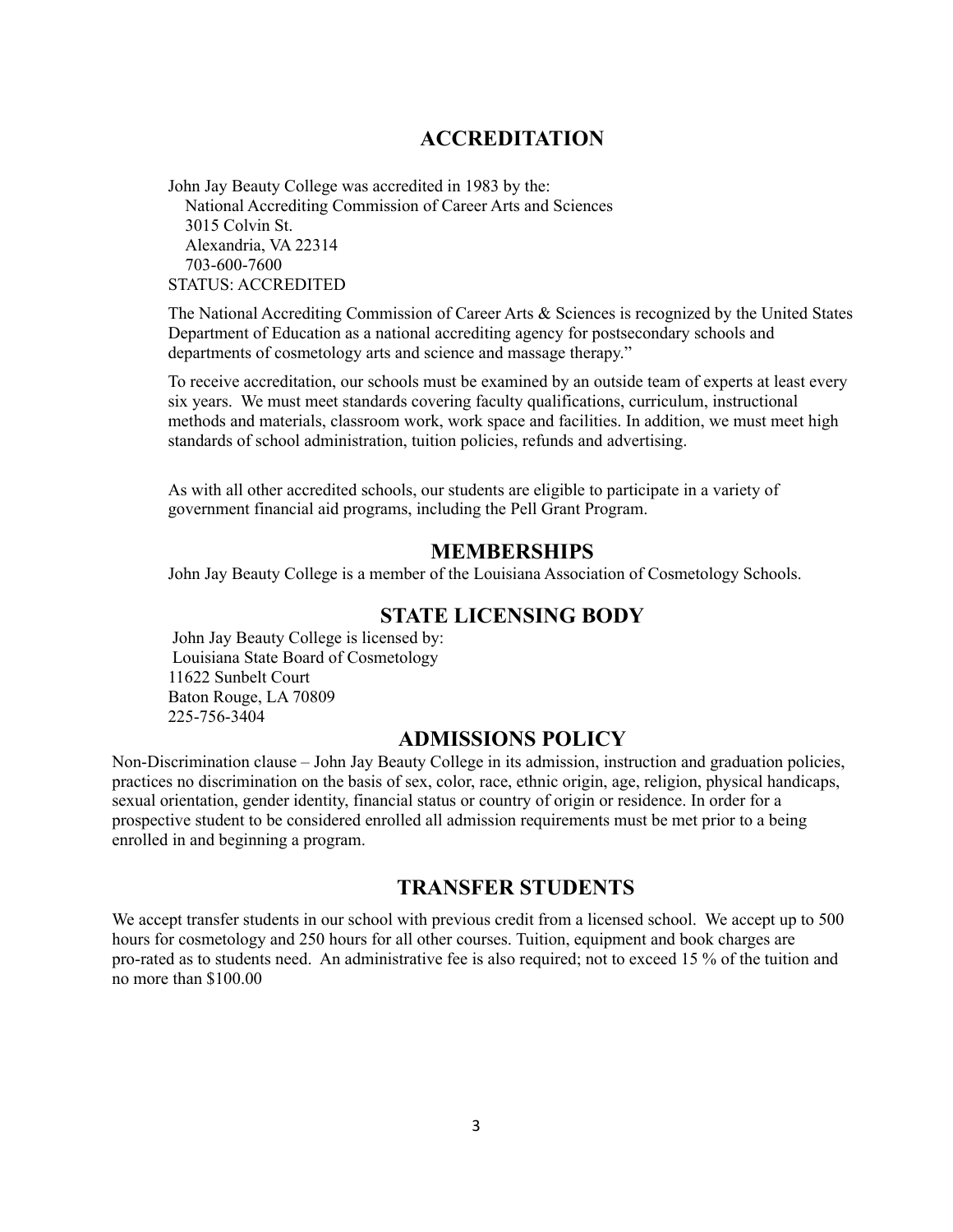# **COSMETOLOGY, MANICURING AND ESTHETICIAN ADMISSION REQUIREMENTS**

The school admits as students:

- 1. High School graduates, or
- 2. Holders of a High School Graduation Equivalency Diploma (G.E.D) showing high school completion.

Students in good standing who temporarily withdrew from the course will be allowed to re-enter without loss of credit. The student will be required to pay a current weekly rate until completion of course. In the case of unusual circumstances the school may use professional judgment in determining cost of tuition as long as such judgments are consistent.

### **REQUIRED DOCUMENTS**

Before a student can be recognized by the Louisiana State Board of Cosmetology, the school must be furnished with the following:

- 1. Registration fee of \$10.00 payable to The LA State Board of Cosmetology
- 2. Birth certificate or current driver's license
- 3. Completed registration form
- 4. Proof of education High School Diploma, GED, Official High School Transcripts showing high school completion or An academic transcript of a student who has successfully completed at least a two-year program that is acceptable for full credit toward a bachelor's degree.
- 5. Four current personal photographs
- 6. Social Security Card

All state board fees are to be paid in the form of a money order payable to the Louisiana State Board of Cosmetology.

## **TEACHERS TRAINING ADMISSION REQUIREMENTS**

Students enrolling in this course must have a current Louisiana Cosmetology, Manicuring or Esthetician license, a 12<sup>th</sup> grade education or hold the recognized equivalent of such certificate.

Students in good standing who temporarily withdrew from the course will be allowed to re-enter without loss of credit. The student will be required to pay a current weekly rate until completion of course. In the case of unusual circumstances the school may use professional judgment in determining cost of tuition as long as such judgments are consistent.

### **REQUIRED DOCUMENTS**

Before a student can be recognized by the Louisiana State Board of Cosmetology, the school must be furnished with the following:

- 1. Registration fee of \$10.00 payable to the LA State Board of Cosmetology
- 2. Birth certificate or current drivers license
- 3. Completed registration form
- 4. Proof of education High School Diploma, GED, Official High School Transcripts showing high school completion or An academic transcript of a student who has successfully completed at least a two-year program that is acceptable for full credit toward a bachelor's degree.
- 5. Four current personal photographs Four current personal photographs
- 6. Current Louisiana Cosmetology, Manicuring or Esthetician License
- 7. Social security card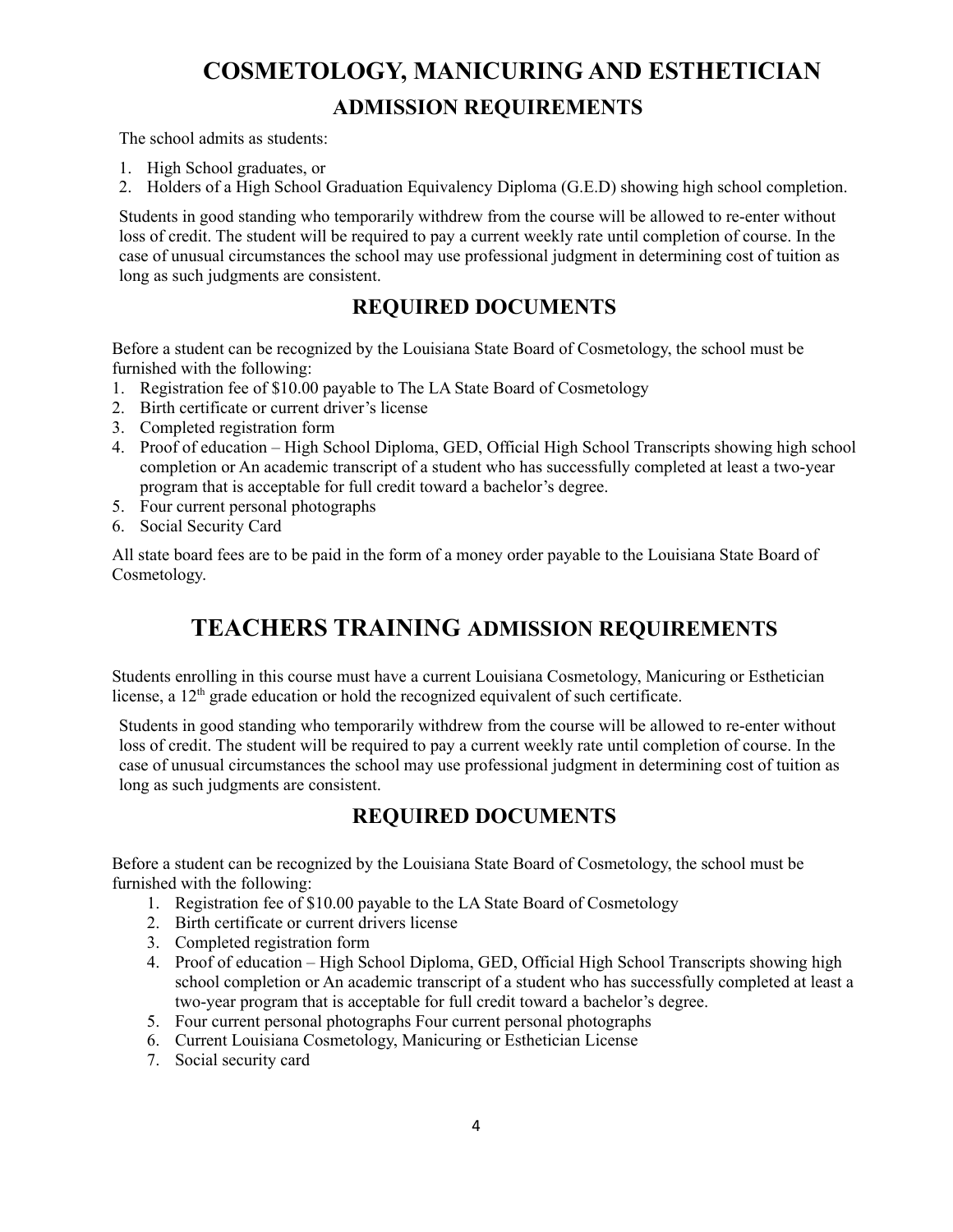All state board fees are to be paid in the form of a money order payable to the Louisiana State Board of Cosmetology.

## **DRESS CODE**

All students attending the school must follow the published dress code.

The acceptable dress code for women is black John Jay Beauty College scrubs purchased from designated uniform shop with black socks and black shoes.

The acceptable code for men is black or white shirt, black slacks purchased from designated uniform shop with John Jay Beauty College logo, black socks and black shoes.

Jeans of any kind are not permitted by men or women. Students must be well groomed, hair neat with make-up applied before class.

# **CODE OF ETHICS**

- 1. Has as its principle objective the training of qualified cosmetologists to render the best possible service to patrons.
- 2. Strives continuously to improve its operation in order to keep abreast with the ever-changing developments and new techniques in cosmetology.
- 3. Observes all rules and regulations issued by the Louisiana State Board of Cosmetology.
- 4. Makes use of acceptable teaching techniques and training aids (such as textbooks, workshops, videos, PowerPoint, DVD's and other audio-visual aids) in order to provide the best possible training for its students.
- 5. Purchases only high grade standard equipment, cosmetics and supplies to be used for instruction of its students.
- 6. Maintains honest and fair relationships with its staff, students, patrons, state board and other schools.
- 7. Advertises truthfully and makes honest representations to its students.
- 8. Refrains from any advertisement or criticism which might reflect unfavorably on other schools and the cosmetology profession.
- 9. Explains all student rules and contracts before enrolling.

# **SCHOOL FACILITY DESCRIPTION**

# **JOHN JAY BEAUTY COLLEGE**

## **2844 TENNESSEE AVE. KENNER, LA 70062**



The John Jay Beauty College was established in 1979 by John J. Grisaffi, Jr. It was accredited in 1983 by the National Accrediting Commission of Career Arts and Sciences. John Jay Beauty College is owned by the corporation John Jay Beauty College. John J. Grisaffi, Jr. is the Chief Executive Officer and owner.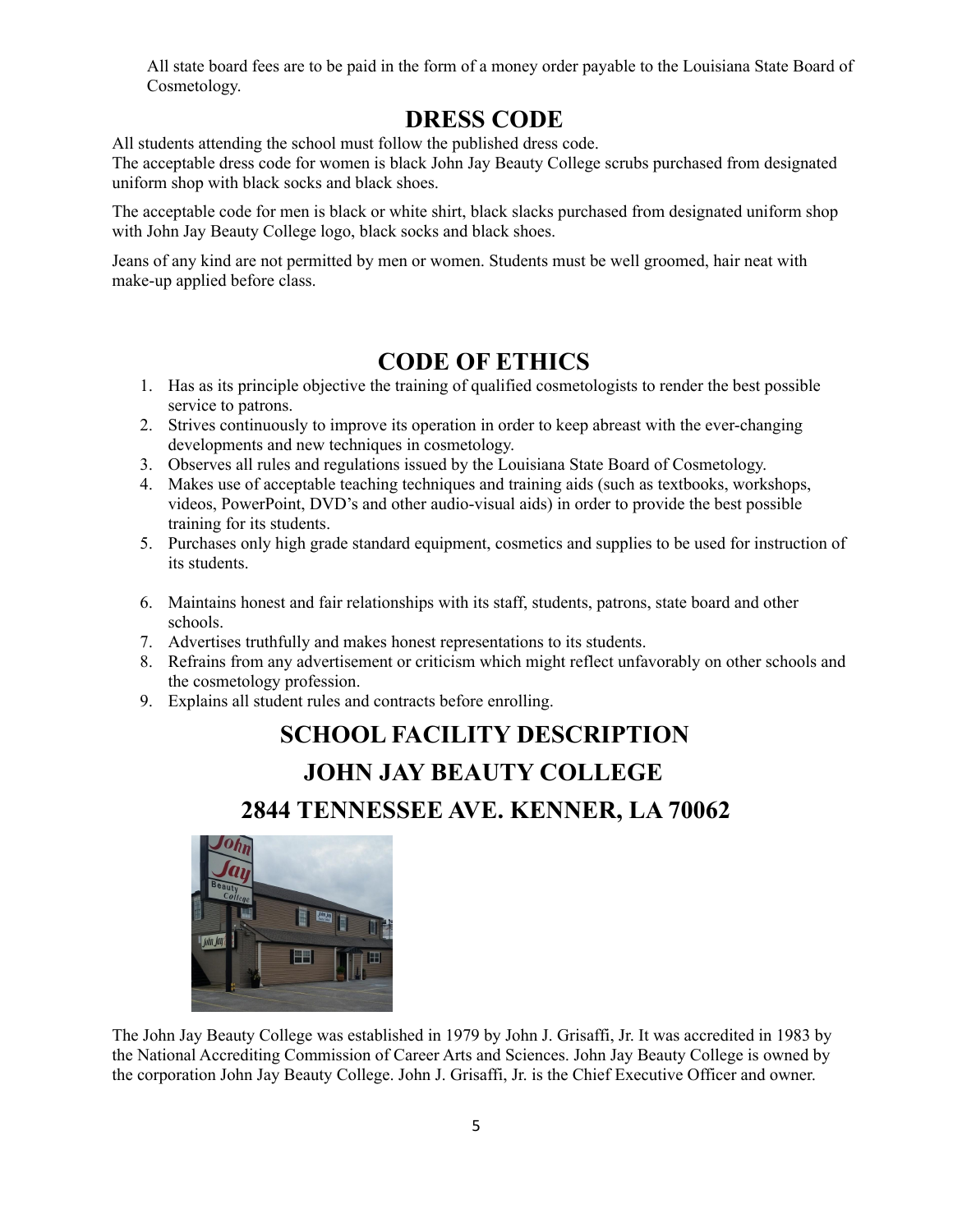The structure is a two story concrete and frame approved building occupied by the beauty college. The building has 7,000 sq. ft. to provide for clinic purposes, classroom and administration space. The Esthetician school occupies the second floor.

The school's headquarters and administrative office is located at 2844 Tennessee Ave. Kenner, LA 70062.

# **GENERAL COURSE OBJECTIVES**

### COSMETOLOGY

This course covers basic knowledge and techniques in developing skills in hairstyling, hair-shaping, permanent waving, hair relaxing, hair coloring, facial makeup and people skills. Graduates are trained and qualified for an entry level position in any phase of Cosmetology.

### MANICURING

To develop in each student theoretical and applicable knowledge and skill in the actual practice of manicuring and pedicuring necessary for successful entry and employment in the manicuring and sculptured nails profession.

Graduates are properly trained for an entry level position in all phases of manicuring and sculptured nails.

### TEACHERS TRAINING

To develop in each student teacher the teacher skills and techniques related to the teaching of cosmetology. To provide supervised practical experience for each student teacher in the training of cosmetology. To improve speed and accuracy in the student.

### ESTHETICIAN

.

Upon completion of this course, the student shall have demonstrated competencies required to pass the State Board Examination and the ability to:

Analyze and recognize skin disorders

Perform facial massage techniques

Operate skin care treatment machines

Apply masks for the improvement of the skin

Perform superfluous hair removal treatment

Recommend prescriptions for home care and retailing

Apply makeup

Apply safety and sanitary measures for the protection of the client, salon and public

Secure a position as an Esthetician, Makeup Artist, Salesperson or Manager, Cosmetic Buyer, Manufacturers' Representative, Research Assistant and Beauty Editor.

# **APPROVED CURRICULUM FOR COSMETOLOGY-1500 HOURS**

According to the requirements listed by the Louisiana State Board of Cosmetology, the following curriculum is used in preparing our students in the field of cosmetology. Anatomy – Physiology ………………………………….…..50 Hours

Bacteriology –Disinfection & Sanitation …………………..100 Hours

Dermatology Skin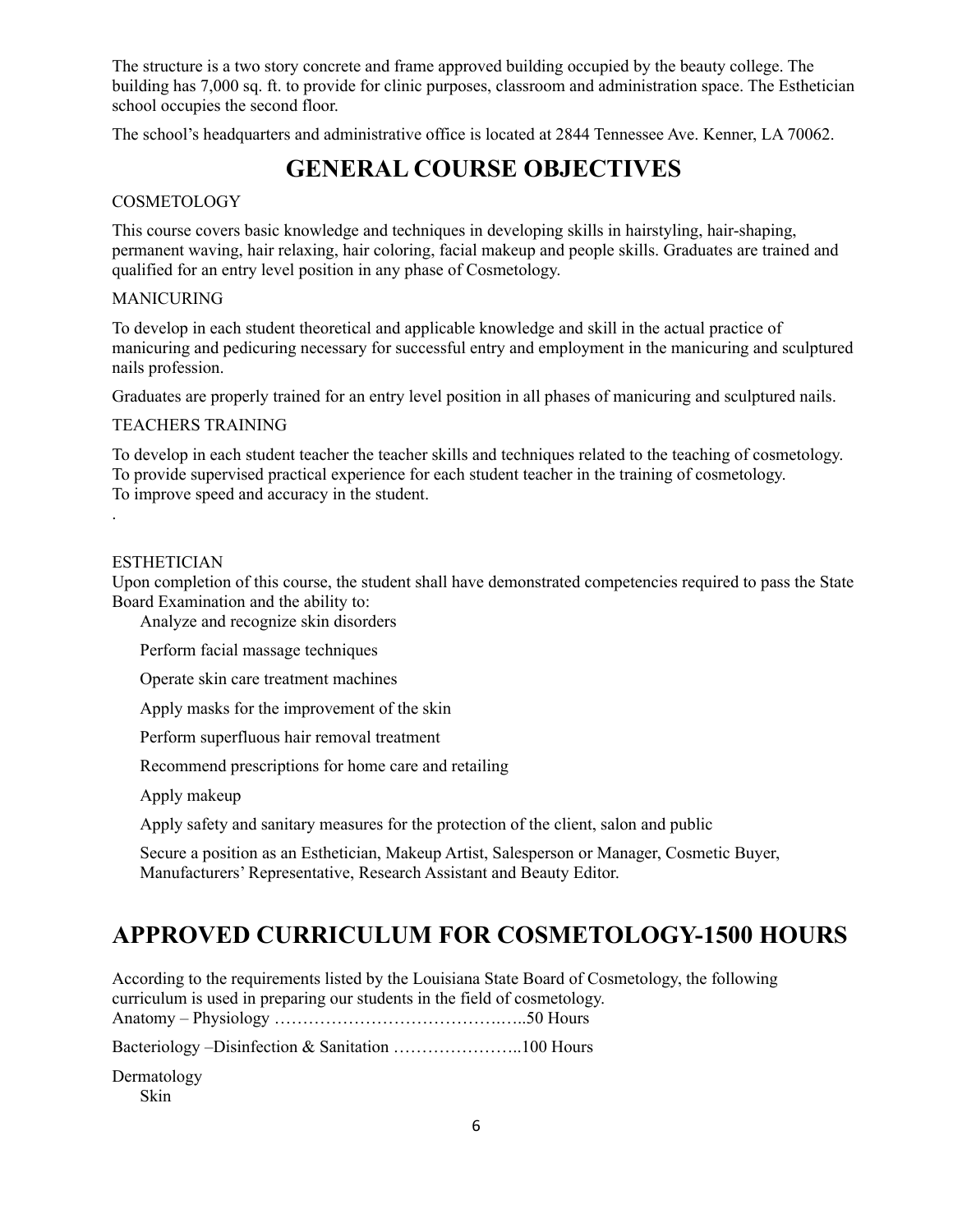| Make-up                                                     |  |
|-------------------------------------------------------------|--|
| Hair Conditioning/Hair Chemistry                            |  |
| Dyeing                                                      |  |
| Coloring                                                    |  |
|                                                             |  |
| <b>Contour Shaping</b>                                      |  |
| Scissors, Haircutting                                       |  |
|                                                             |  |
| Facial Massage-Lash & Eyebrow Dyeing-Facial Packs 35 Hours  |  |
|                                                             |  |
| Finger Waving - Pin Curling - Comb-Outs 250 Hours           |  |
| Hair Relaxing & Permanent Waving Including Theory 160 Hours |  |
| Hair Removal-Waxing, Threading, Other                       |  |
|                                                             |  |
|                                                             |  |
|                                                             |  |
|                                                             |  |
| Shop Management – Ethics/State Board Rules 25 Hours         |  |
|                                                             |  |
|                                                             |  |

# **APPROVED CURRICULUM FOR TEACHERS TRAINING -750 HOURS**

According to the requirements listed by the Louisiana State Board of Cosmetology, the following curriculum is used in preparing our students in the field of Cosmetology Teacher.

# **APPROVED CURRICULUM FOR MANICURING – 750 HOURS**

According to the requirements listed by the Louisiana State Board of Cosmetology, the following curriculum is used in preparing our students in the field of manicuring, artificial nail extensions and nail wraps.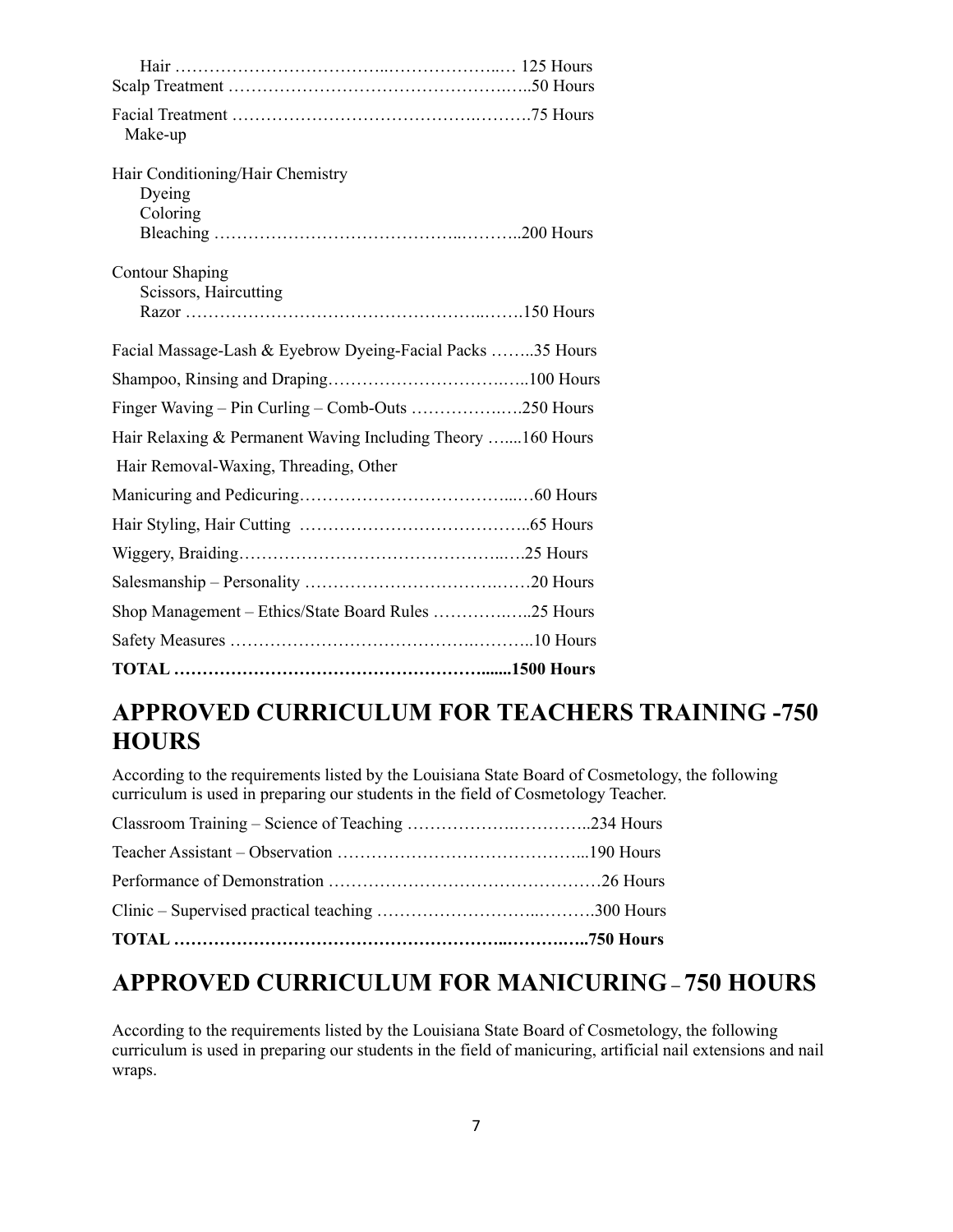| Salon conduct, professional ethics, introduction to manicuring, hygiene and personality180 Hours |  |
|--------------------------------------------------------------------------------------------------|--|
|                                                                                                  |  |
| The practice of Manicuring - manicuring, pedicuring and advanced nail techniques350 Hours        |  |
|                                                                                                  |  |
|                                                                                                  |  |

### **TOTAL ……………………………………………………………………………………….……750 Hours**

# **APPROVED CURRICULUM FOR ESTHETICIAN – 750 HOURS**

According to the requirements listed by the Louisiana State Board of Cosmetology, the following

curriculum is used in preparing our students in the field of Esthetics.

# **GRADING SYSTEM**

Student evaluation is made in accordance with the following grading system for the written test and evaluations.

 $A - 90\% - 100\%$  Excellent B – 80% - 89% Good  $C - 70\% - 79\%$  Average  $F - 69\%$  and below Failing

A theory test is given weekly to all students. Practical and clinical grades are given on a daily basis denoting skills and knowledge.

After the first (10) weeks from the start date, all freshman students are given a practical evaluation to determine their preparedness for the clinic floor.

After the last (10) weeks, all advanced students are given a practical and written test to determine whether or not they are prepared to pass the State Board Exam.

# **ADVISING**

Student counseling is under the direction of the Director of the school. Students are counseled on their progress while in school. The well-being of every student is important to the faculty and administrative staff. There is a staff member available to provide guidance and assistance to those who need it. If it is necessary to refer the student to various sources of assistance, phone numbers are available.

# **GRADUATION REQUIREMENTS**

Hours required for graduation are as follows:

Cosmetology – 1500 Hours. Esthetician, Teachers Training and Manicuring – 750 Hours.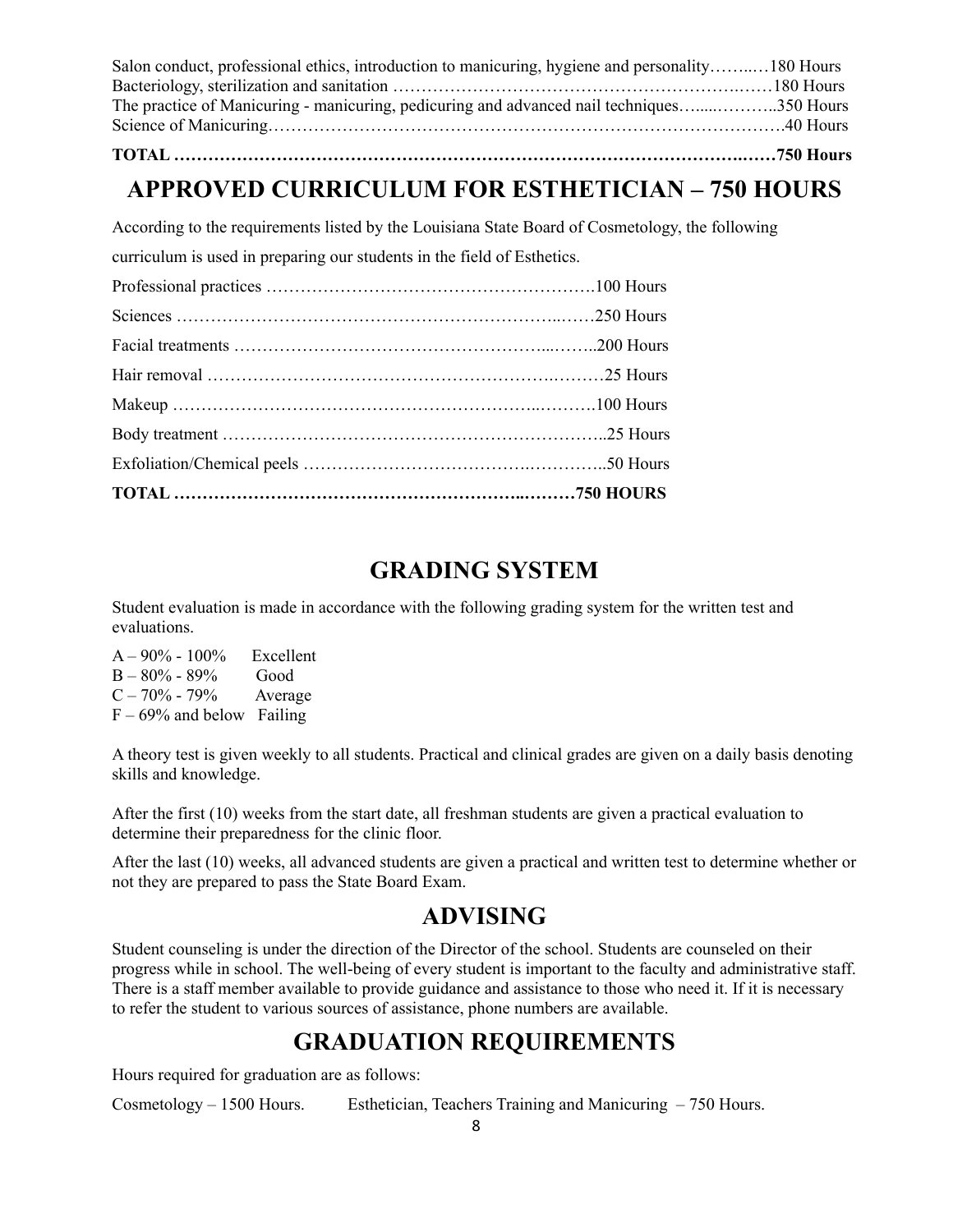- 1. Students in all courses must achieve satisfactory progress in all units both written and practical
- 2. Final evaluation test
- 3. Satisfaction of all financial obligations to the school

When the above graduation requirements have been met, John Jay Beauty College will issue the graduate a Diploma of Graduation suitable for framing.

## **ABSENTEE, TARDINESS AND TERMINATION POLICIES**

#### ABSENCES

The student absentee charge per hour will be the same as the contracted tuition charge per hour.

#### LATENESS

Day students not arriving by 8:00 AM are not allowed in class.

### ABSENTEE TEMINATION POLICY

An attempt to contact student by phone will be made if the student has 5 consecutive unexcused absences. If that attempt is unsuccessful, a letter is sent to the student asking for a response within 15 days or the student will be terminated. After 15 days has elapsed with no response from the student he/she will be terminated from the program. After 14 days of consecutive absences, financial aid monies received will be returned to the federal government per their policy.

# **CLASS SCHEDULE**

Cosmetology-Day, Esthetician, Manicuring and Teachers Training – Tuesday – Friday 8:00AM – 4:30PM until 600 hours achieved for Cosmetology and 250 hours for Esthetician, Manicuring and Teachers Training. When Cosmetology-Day reaches 600 hours (Esthetician, Manicuring and Teachers Training 250 hours) earned your schedule will be Wednesday – Saturday 8:00AM – 4:30PM. Saturday becomes mandatory and Tuesday becomes a make-up day. This totals 30 hours per week.

# **STUDENT CONSUMER RIGHTS AND RESPONSIBILITIES**

Education after high school costs you time, money and effort. It is a big investment, and as a student and a consumer, you should carefully evaluate the education or training you are considering. To help you make a good choice, you should have information on the school's academic program, facilities, dropout rates, full cost of attendance, refund policy, and any other information you think will help you make your decision.

# **FINANCIALAID**

#### FINANCIAL AID DEPARTMENT

John Jay Beauty College is an eligible institution approved by the U.S. Department of Education to participate in the Federal Financial Aid Programs. Financial Aid Programs available to our students are listed below:

#### PELL GRANT

Pell grants are awarded to help under-graduate students pay for their education after high school. For many of these students these grants sever as a "foundation" of financial aid to which aid from other federal and non-federal sources may be added. Unlike student loans, grants do not have to be paid back. The necessary forms for the student financial aid are available in the school office. The forms must be completed accurately and submitted on time. The student is responsible for checking the status of his/her application and making sure that it has been processed.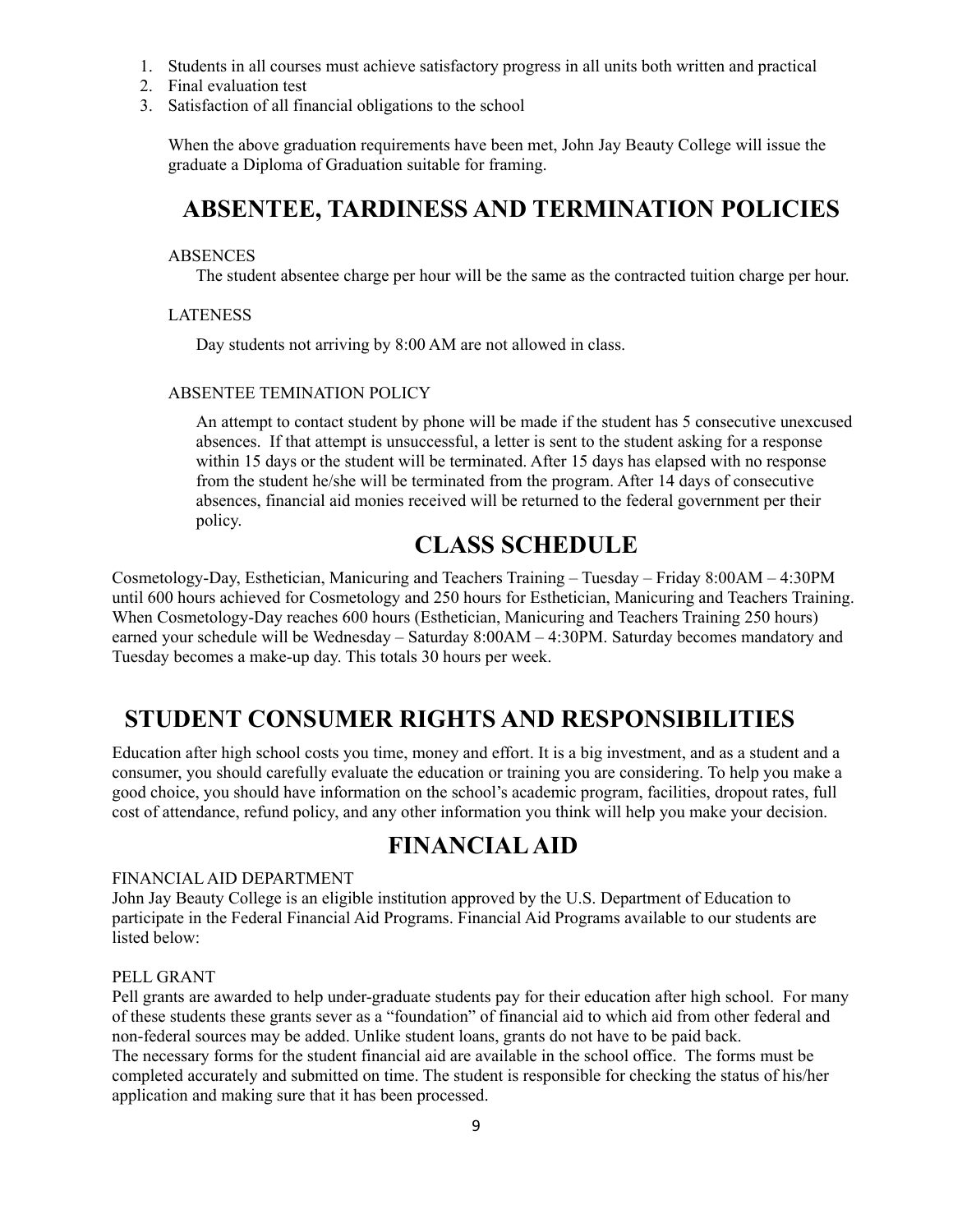The method of payment for Pell grants is by issuing a voucher to the student. Disbursements are usually made in two payments for all students. All Pell disbursements are made out to the school and applied towards the students school expenses.

## **STUDENT PLACEMENT SERVICES**

John Jay Beauty College offers the student both placement services and advising. The school maintains placement services with salons in the metro area. The school will help to place the student in an area salon.

John Jay Beauty College DOES NOT GUARANTEE PLACEMENT. The student may avail themselves of the school's advising staff at any time.

# **ACCESS TO STUDENT FILES**

Only students and parents or guardians of dependent minors have a right to review academic and financial files within seven (7) days of written request submitted to the college administrative office. If requested, students will be given copies within (3) days. An officer of the college must be present when viewing the files.

# **PRIVACY POLICY**

No academic or financial information will be released without written permission from the student and parents or guardian of dependent minor student for each third party request. NACCAS and the law do not require consent prior to requesting information about a student.

## **CONDUCT**

A student is expected at all times to uphold the high standards of integrity and behavior which will reflect upon himself/herself, family and school. Students are expected to maintain a satisfactory attitude and appearance at all times. A student will not be allowed into class without a clean, proper uniform and/or the necessary equipment. He/she is expected to abide by the rules and regulations of the school. Failure to do so may result in suspension or dismissal at the discretion of the Director. Suspension from training may be from one hour to any number of weeks. During this period of time a student will receive no credit. All missing class hours must be made up at the convenience of the school before the previously set graduation date.

## **MAKE-UP WORK**

Students may be granted the privilege of make-up work due to absenteeism weekly on Tuesday or Thursday by scheduling with authorized school personnel. At the time of completion of the course, as determined by the scheduled graduation date on the Enrollment Contact, students must have all make-up work completed.

# **NOTIFICATION OF SCHOOL CLOSURE**

In the event of unexpected closure due to extenuating circumstances, the school will notify each student by email or text message.

# **SCHOOL CALENDAR**

Classes are offered every 10 weeks in January, March, June, August and October.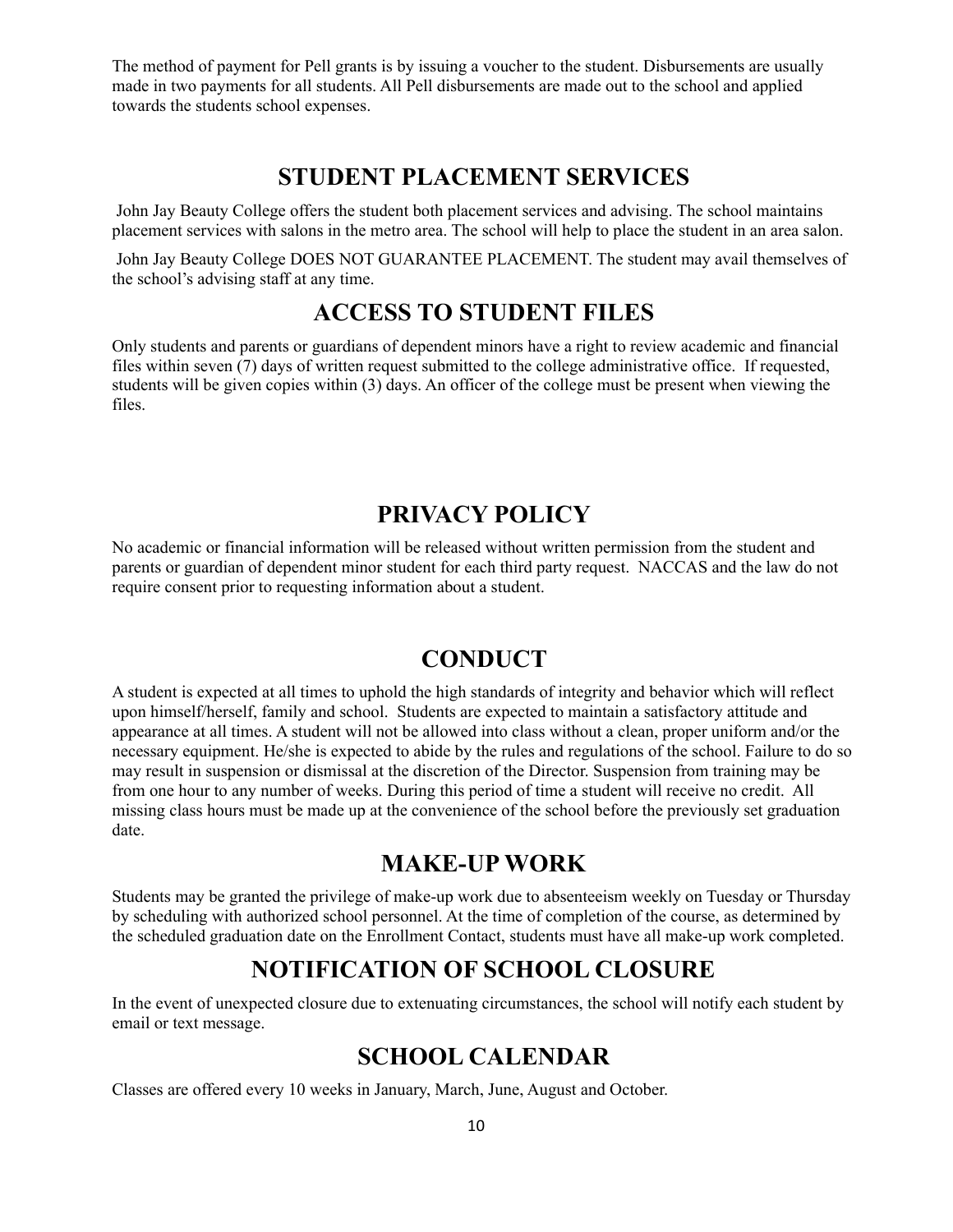# **SCHOOL HOLIDAYS**

New Year's Day, Christmas, Thanksgiving, Mardi Gras and 4<sup>th</sup> of July.

# **ATTENDANCE POLICY**

Attendance is the first priority in order to achieve success in the school and work environment. Therefore, students are expected to attend classes scheduled by their respected instructor. An excused absence is one that is due to personal illness, illness or death in the immediate family or an emergency situation. All missed work must be made up.

## **OVERTIME CHARGES**

Our contact is a weekly/hourly contact with renewal each Tuesday until completion and in accordance with satisfactory progress commencing on the start date as established. I understand and agree that if I do not complete all graduation requirements for the course which I have selected at the agreed upon number of weeks, I will be charged for those additional hours necessary to complete the course at the agreed hourly rate disclosed on the school contract.

### **EXCUSED ABSENCE POLICY**

A Student is granted a one- time excused absence during their enrollment period. It is granted for no less than a week and no more than three weeks. For days granted for Excused Absence, time stops where you left off at and at same status when Excused absence was granted. Contracted date will not be extended for Excused Absence period.

# **LEAVE OF ABSENCE POLICY**

Any student requesting a leave of absence must follow the institutions policy. Student must complete and submit Leave of Absence Request Form to the Director or Financial Aid Director. The request should be signed and dated by the student and must contain the dates the student expects to be unable to attend school. All leave of absence requests must be approved by a school official. The request must be completed in advance (unless unforeseen circumstances prevent the student from doing so) to include the student's reason for the leave of request. If the school grants a leave of absence to a student who did not provide the request prior to the leave of absence due to unforeseen circumstances the school will document the reason for its decision and will collect the request from the student at a later date.

A leave of absence may be granted for medical, family emergency, vacation or child care issues.

John Jay Beauty College allows an approved leave of absence of no more than 120 calendar days. There are no exceptions. Only one leave of absence may be granted to a student in any 12-month period. A student on a leave of absence will incur no additional charges by the school. Any student failing to return to school the day after the expiration of a leave will be withdrawn from the school on that day and all refunds will be due 30 days from the date of the withdrawal determination.

A copy of the leave of absence request must be maintained in the students file.

For VA certified students, no leave of absence is granted.

A leave of absence may be granted to a student who does not provide the request prior to the leave of absence due to unforeseen circumstances. When the school is notified that a leave of absence is needed, the beginning date of the approve leave of absence will be the first date the student was unable to attend. A student meeting this criteria, is not considered to have withdrawn, and no refund calculation is required at this time. All leave of absences will extend the student's contract end period by the same number of days in the Leave of Absence. An addendum to the enrollment agreement is signed by all parties.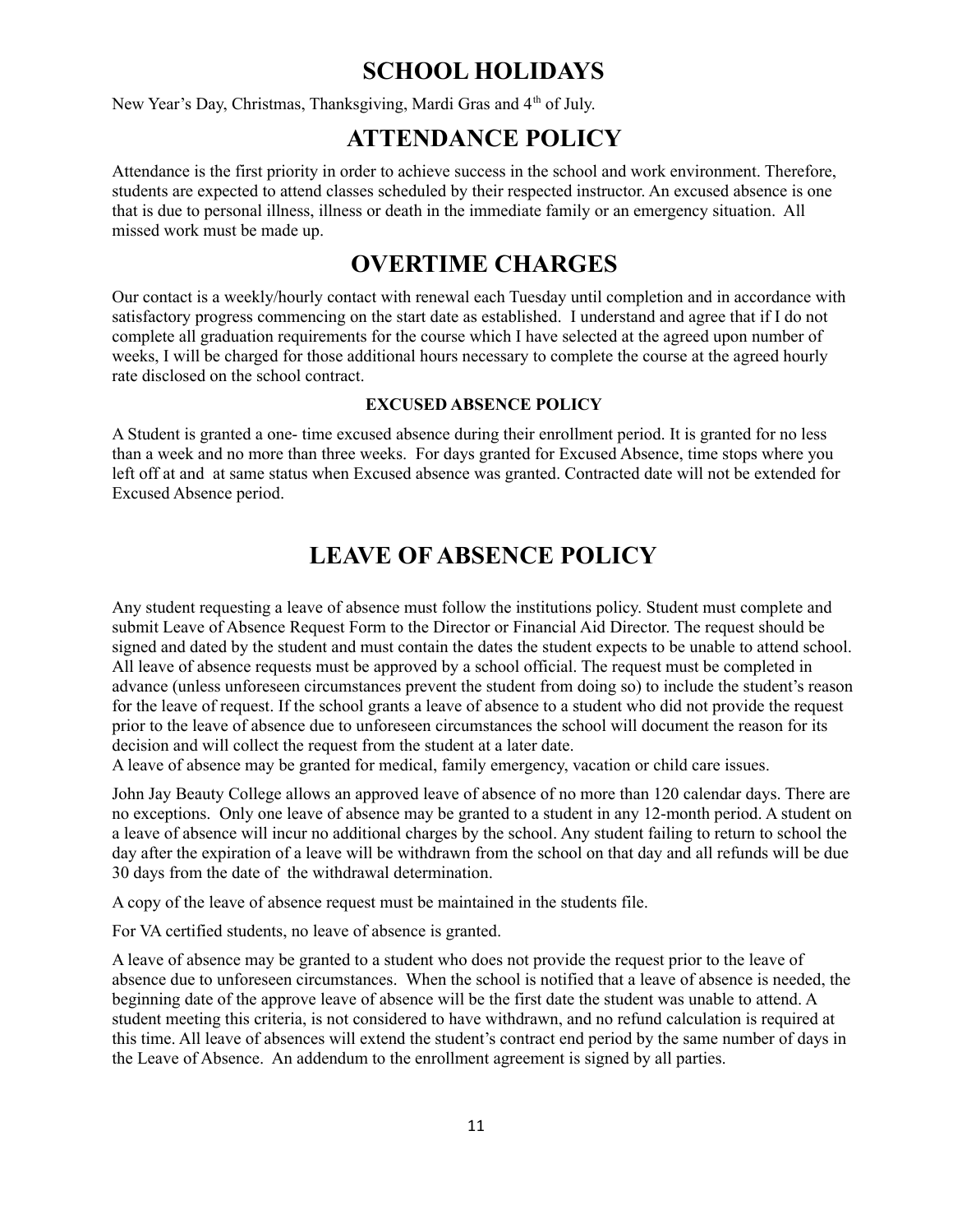Students who are withdrawn from taking an unapproved leave of absence or not retuning by the expiration of an approved leave of absence, the student's withdrawal date for the purpose of calculating a refund will be the student's last date of attendance.

## **INSTITUTIONAL REFUND POLICY**

Official cancellation or withdrawal shall occur on the earlier of the dates that:

- 1. An applicant not accepted by the school is entitled to a full refund of all monies paid.
- 2. If student (or in the case of a student under legal age, his/her parent or guardian) cancels his/her contract and demands his/her money back in writing within three (3) business days of the signing of an enrollment agreement or contract, all monies collected by the school shall be refunded. The cancellation date will be determined by the postmark on written notification, or the date said information is delivered to the school administrator/owner in person. This policy applies regardless of whether or not the student has actually started training. If a student cancels his/her contract after three business days after signing, but prior to entering classes, he/she shall be entitled to a refund of all monies paid to the school less a \$100.00 registration fee. If the student notifies the school of his/her withdrawal outside of these timeframes, all monies due student shall be refunded within 30 days of formal cancellation by the student.
- 3. Our schools refund policy applies to all terminations for any reason, by either party, including student's decision, course of program cancellation or school closure. For students who enroll in and begin classes, the following schedule of tuition adjustment is authorized. If determined by the return of Title IV funds that a refund is due to the Title IV program then that is refunded and then our institutional school refund policy is calculated to determine if money is owed to the school or to be refunded to the student. The school refund is based on number of hours scheduled. (1) If a termination occurs during the first 10% of the program length the institution retains 10% of the tuition, 100% of the kits and books plus a \$100.00 registration fee; (2) If a termination occurs during the first 10.01% and 20% of the program length the institution retains 20% of the tuition,

100% of the kits and books plus a \$100.000 registration fee; (3) If a termination occurs during the first 20.01% and 30% of the program length the institution retains 30% of the tuition , 100% of the kits and books plus a \$100.00 registration fee;(4) If a termination occurs during the first 30.01% and 40% of the program length the institution retains 40% of the tuition, 100% of the kits and books plus a  $$100.00$  registration fee; (5) If a termination occurs during the first 40.01% and 50% of the program length the institution retains 50% of the tuition, 100% of the kits and books plus a \$100.00 registration fee; (6) If a termination occurs during the first 50.01% and 60% of the program length the institution retains 60% of the tuition, 100% of the kits and books plus a \$100.00 registration fee; (7) If a termination occurs after the first 60.% of the program length the institution retains 100% of the tuition, 100% of the kits and books plus a \$100.00 registration fee.  $*$ 

- 4. (\*) Kit is non-refundable for Health and Sanitary reasons and Books are non-refundable unless returned in "like-new" condition within 20 days of last day of attendance.
- 5. Enrollment time is defined as the time elapsed between the actual starting date and date of the students last scheduled hours attended at the school. Any monies due the applicant or student shall be refunded within 30 days of formal cancellation by the student as defined in item 12.2, formal termination by the school which shall occur no more than 30 days from the last day of physical attendance or unofficial withdrawal for clock hour students which are determined by school monitoring clock hour attendance at least every thirty days on in the case of leave of absence, the student notifies the school that he or she is not returning. Date of withdrawal determination shall be the earlier of the scheduled date of return from the leave of absence or the date the student notifies the school that the student will not be returning. All refunds are calculated based on the students scheduled hours as of the last date of attendance. If the school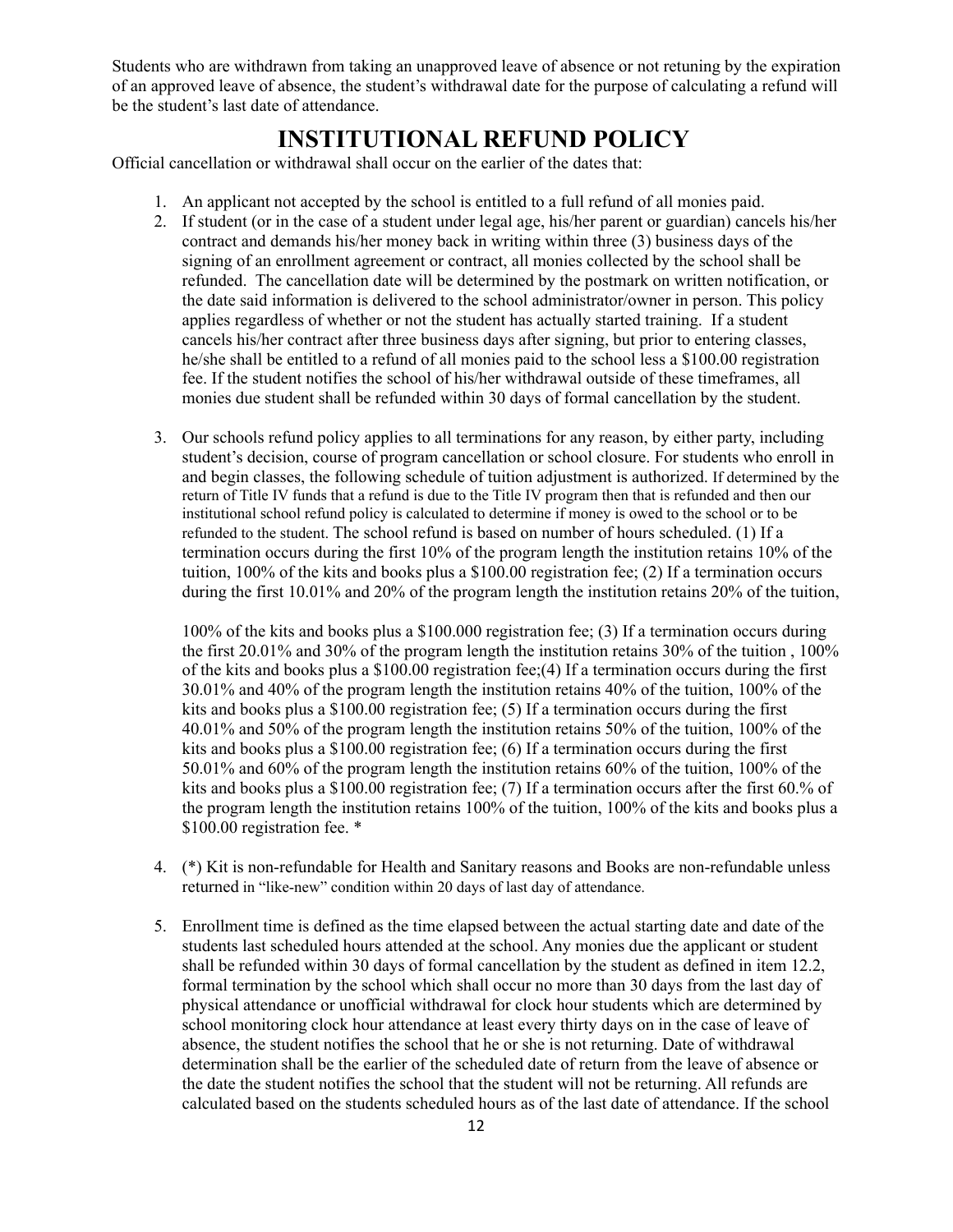notifies the school of his/her withdrawal outside of these timeframes, all monies due student shall be refunded within 30 days of formal cancellation by the student.

6. If permanently closed or no longer offering instruction after the student has enrolled, and instruction has begun, the school will provide a pro rata refund of tuition to the student OR provide course completion through a pre-arranged teach out agreement with another school. If the course is cancelled subsequent to a student's enrollment, and before instruction has begun, the school shall at its option, provide a full refund of all monies paid or provide completion of the program. If the course is cancelled after students have enrolled and instruction has begun, the school shall provide a pro rata refund for all students transferring to another school based on the hours accepted by the receiving school OR provide completion of the course OR participate in a Teach Out Agreement OR provide a full refund of all monies paid.

In case of illness or disabling accident or death of immediate family or other circumstances beyond the control of the student, the school will make a settlement which is reasonable and fair as negotiated. Students who receive financial assistance from Title IV programs (Federal Pell Grant, Campus-Based Programs, Stafford Loans, PLUS Loans) and withdraw from school prior to completing more than 60% of the payment period are subject to the Return of the Title IV Funds requirements of the United States Department of Education.

# **RETURN OF TITLE IV FUNDS POLICY**

Students who receive financial assistance from Title IV programs (Federal Pell Grant, Campus-Based Programs, Stafford Loans, PLUS Loans) and withdraw from school prior to completing more than 60% of the payment period are subject to the Return of the Title IV Funds requirements of the United States Department of Education.

#### **The Return of Title IV Funds procedure is as follows**:

- 1. Determine the percentage of the payment period the student completed. To determine the percentage, the number of clock hours, up to and including the students last day of attendance is divided by the number of hours in the payment period. Do not count excused absences as completed hours.
	- A. If the percentage is greater than 60%, 100% is used in step 3 below.
	- B. If this percentage is less than or equal to 60%, determine the clock hours completed in the payment period divided by the clock hours scheduled to be completed as of the date the student withdrew.
	- C. If this amount is less than 70%, the percentage from Step 1 above is used in Step 3 below.
	- D. If this amount is 70% or greater, the institution will determine the clock hours scheduled to be completed as of the date the student withdrew divided by the total clock hours in the payment period. This amount will be used in Step 3 below.
- 2. Determine the amount of aid earned by the student. The amount of aid the student earned for the payment period is determined by multiplying the percentage derived from Step 1  $(a - d)$  by the total amount of Title IV aid that was disbursed or that could have been disbursed as of the students withdrawal date.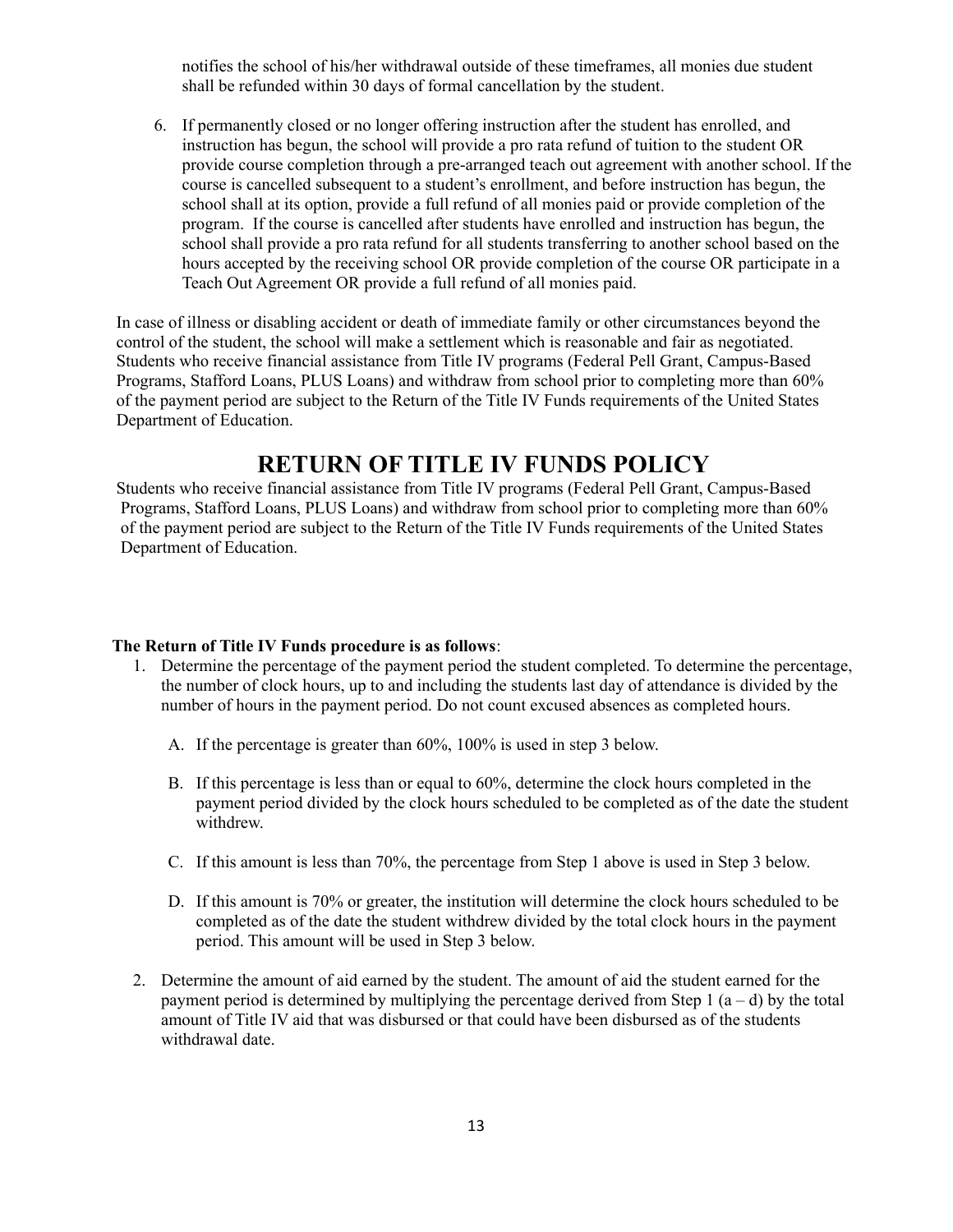- 3. Compare the amount earned to the amount disbursed. If less aid was disbursed than was earned, the student may receive a post withdrawal disbursement for the difference. If more aid was disbursed than was earned, the difference is refunded back to the Title IV Programs.
- 4. Allocate responsibility for returning unearned aid between the school and student. Students who receive living expenses would be responsible for repayment of any unearned aid. If the students share of unearned funds that must be returned are attributed to a Title IV Loan program, then repayment will still be based under the terms and conditions of the promissory note. If the students share of the unearned funds that must be returned are attributed to a Title IV Grant Program, the initial amount to be returned will be reduced by 50%.
- 5. Distribute the unearned aid back to Title IV programs.

### **Refund Timeline and Refund Allocation**

The school will make refunds within 30 calendar days of the date the student officially withdraws or the date the school determines that the student has unofficially withdrawn. Refunds will be returned in the following order:

- 1. Unsubsidized Federal Stafford Loans/William Ford Direct Loans
- 2. Subsidized Federal Stafford Loans/William Ford Direct Loans
- 3. Federal Perkins Loan Program
- 4. Federal PLUS Loans/Direct PLUS Loans
- 5. Federal Pell Grant Program
- 6. Federal SEOG Program
- 7. Other Title IV Programs
- 8. Other Federal, State, private or institutional assistance
- 9. The Student

Refunds less than \$25.00 will not be made to Title IV programs. By signing the enrollment agreement, the student authorizes the institution to retain any amount of the refund that would be allocated to the Title IV, HEA loan programs.

Please be advised that this is only the Refund to Title IV refund. Once the school determines the amount of Title IV aid that the school may retain the institution will then calculate the institutional/accrediting agencies refund policy.

### **Reporting of Crimes & Annual Security Reports**

Campus safety and security are important issues at John Jay Beauty College. Our goal is to provide students with a safe environment in which to learn and to keep students, parents, and employees well informed about campus security. The Jeanne Clery Disclosure of Campus Security Policy and Campus Crime Statistics Act, or Clery Act, requires institutions of higher education to record and report certain information about campus safety, including the number of incidents of certain crimes on or near campus, some of which constitute sexual harassment under this Policy. John Jay Beauty College has designated the School Director as the contact person for reporting any problems relating to campus security issues and the reporting of crimes.

Each year the school prepares this report to comply with the Clery Act. The full text of this report can be located on the school's website at [www.johnjaybeautycollege.com.](http://www.johnjaybeautycollege.com) This report is prepared in cooperation with the local law enforcement agencies around our campus. Each year notification is made to all enrolled students and employees that provides the web site to access this report. Copies of the report may also be obtained in person from the School Director or by calling (504) 467-2915. All prospective employees may also obtain a copy from the School Director.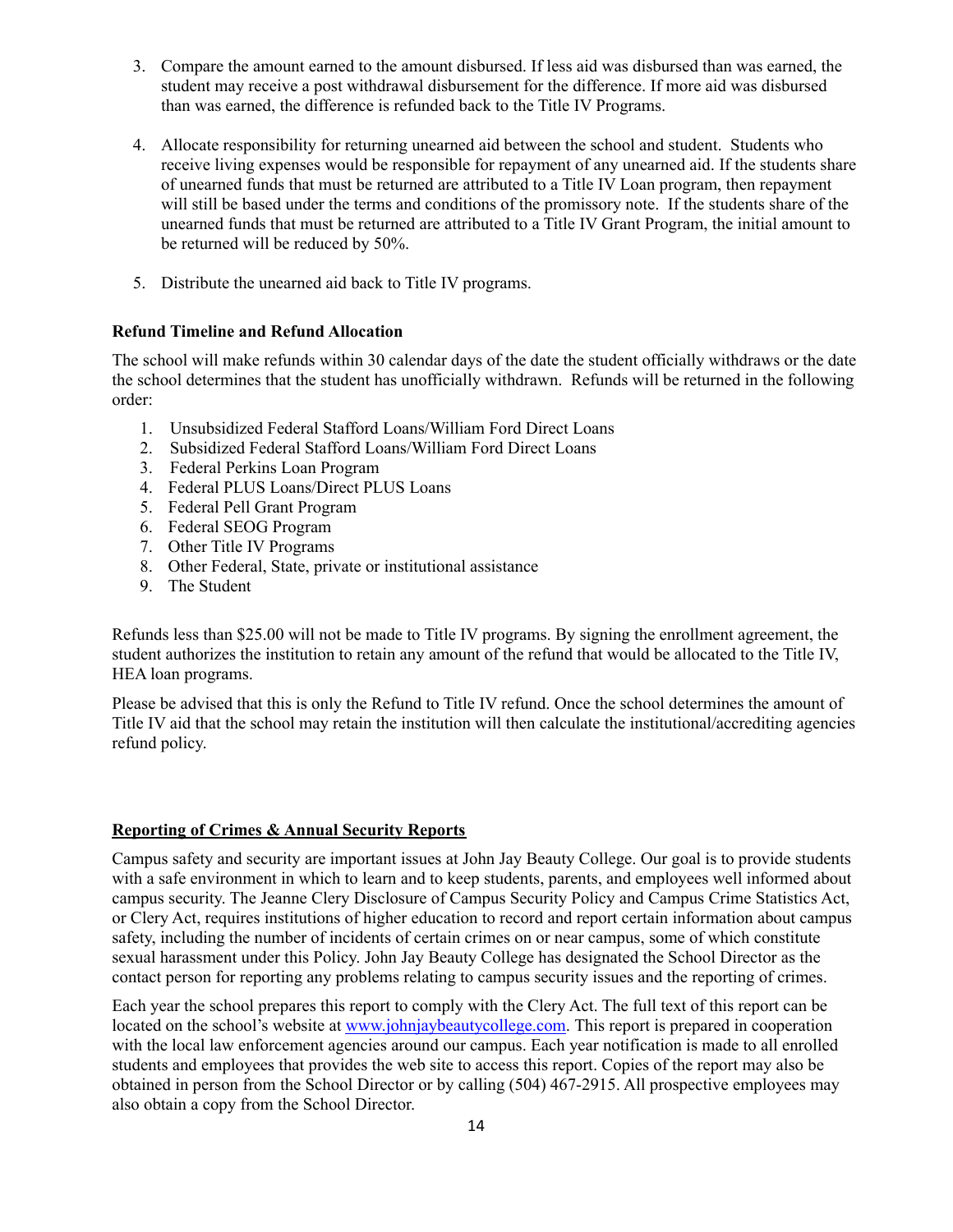### **Drug and Alcohol Abuse Prevention**

In accordance with the Drug Free Schools and Communities Act, John Jay Beauty College prohibits the unlawful possession, use, or distribution of illicit drugs and alcohol beverages by students, staff, and faculty on its property or as part of any of its activities.

Any student, staff, or faculty member who is involved with the unlawful possession, use, or distribution of illicit drugs or alcohol is subject to termination from John Jay Beauty College and referral for prosecution for violations of applicable local, state, and/or federal laws.

The school's Drug Free School Policy is published as part of the school's annual security report. This Policy is disseminated widely to the school community through publications, the school website, new employee orientations, student orientations, and other appropriate channels of communication. You may also contact the School Director for the complete Drug and Alcohol Abuse Policy and/or a list of professional treatment centers in the local area.

### **NOTICE OF NON-DISCRIMINATION & SEXUAL HARASSMENT POLICIES & GRIEVANCE PROCEDURES**

### **I. Policy**

It is the policy of John Jay Beauty College (the "School") to maintain an environment for students, faculty, administrators, staff, and visitors that is free of all forms of discrimination and harassment, including sexual harassment. The School has enacted the Sexual Harassment Policies & Grievance Procedures (the "Policy") to reflect and maintain its institutional values, to provide for fair and equitable procedures for determining when this Policy has been violated, and to provide recourse for individuals and the community in response to violations of this Policy.

The Policy can be found at the School's website at [www.johnjaybeautycollege.com](http://www.johnjaybeautycollege.com) or obtained in person from the Title IX Coordinator (see below).

The School does not discriminate on the basis of sex in its educational, extracurricular, or other programs or in the context of employment. Sex discrimination is prohibited by Title IX of the Education Amendments of 1972, a federal law that provides:

No person in the United States shall, on the basis of sex, be excluded from participation in, be denied the *benefits of, or be subjected to discrimination under any education program or activity receiving Federal financial assistance.*

This Policy prohibits all forms of sex discrimination, harassment, and misconduct, including sexual assault, domestic violence, dating violence, and stalking. The requirement not to discriminate in the School's education programs or activities extends to admission. This Policy also prohibits retaliation against a person who has made a report or complaint, testified, assisted, or participated or refused to participate in any manner in an investigation, proceeding, or hearing under this Policy. Inquiries about the application of Title IX may be referred to the School's Title IX coordinator, the U.S. Department of Education Office for Civil Rights, or both.

The School also prohibits other forms of discrimination and harassment, including discrimination and harassment on the basis of race, color, national origin, disability, or age in its programs and activities. The following person has been designated as the School's Title IX Coordinator to handle inquiries regarding the non-discrimination policies, including Title IX: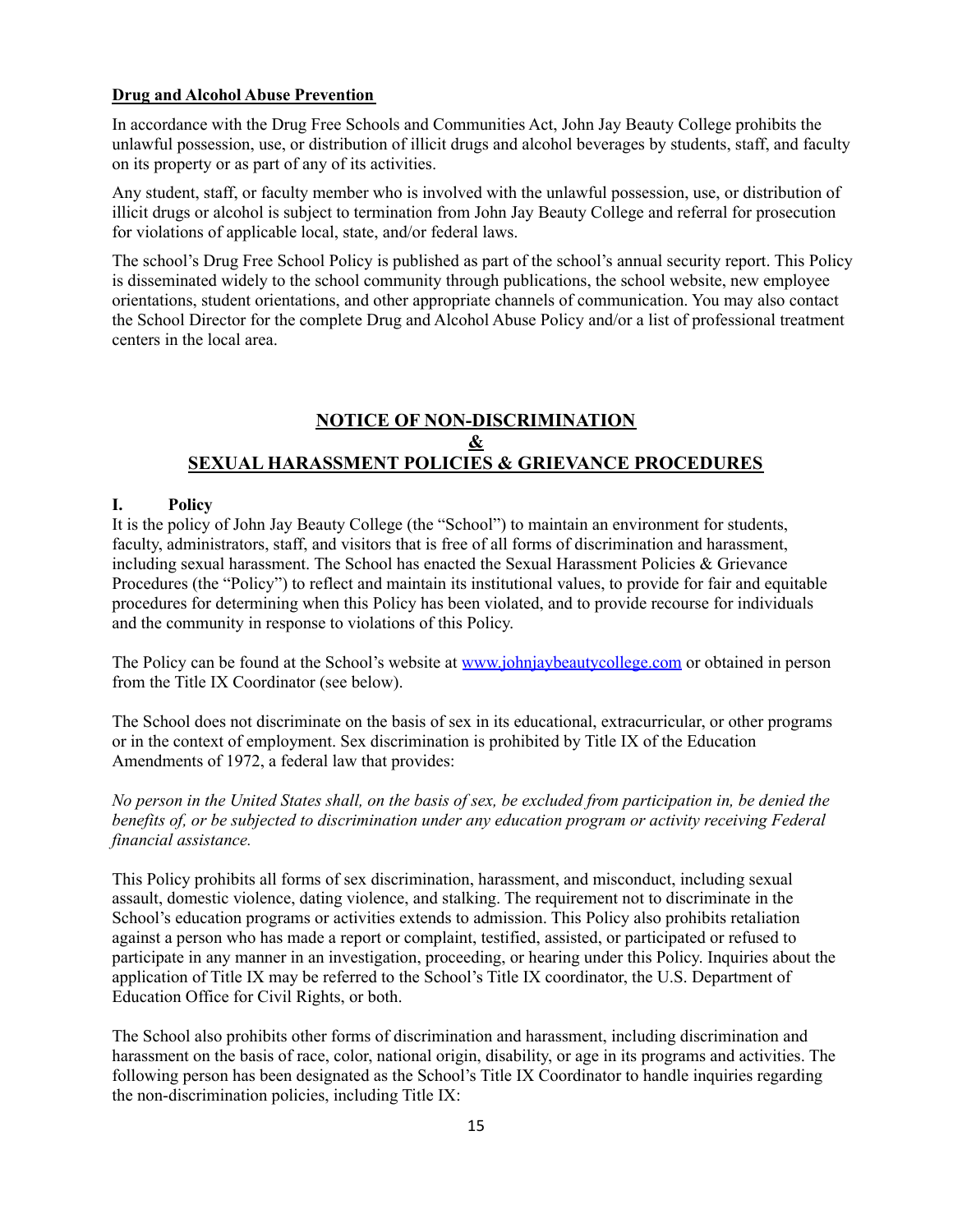Shelly Laiche, Comptroller 2844 Tennessee Ave. Kenner, LA 70062 Phone: (504) 467-2774 ext. 12 Email: sclaiche@johnjaybeauty.com

Inquiries or complaints concerning the School's compliance with Title IX or other federal civil rights laws may be referred to the U.S. Department of Education's Office for Civil Rights.

> Office for Civil Rights U.S. Department of Education Dallas Office 1999 Bryan Street, Suite 1620 Dallas, TX 75201-6810 Telephone: (214) 661-9600 Facsimile: (214) 661-9587 Email: OCR.Dallas@ed.gov

John Jay Beauty College desires to create and sustain an anti-discriminatory environment and will not tolerate discrimination of any kind. The School will achieve this through education, orientation, and training for all students, staff, and faculty for the purpose of creating awareness of both the issues surrounding discrimination as well as accountability, sensitivity training, and anti-discrimination training in their classrooms, at least once while the student is in school.

### **II. Sexual Harassment Grievance Procedure**

Reports of sexual harassment should be made to the School's Title IX Coordinator or a designated School official. As set forth in the Policy, the School's designated School officials are the Title IX Coordinator, School Owner, and School Director. The School will respond promptly when it has actual knowledge of sexual harassment in its education programs or activities. The Title IX Coordinator will promptly contact the complainant to discuss the availability of supportive measures, consider the complainant's wishes with respect to supportive measures, inform the complainant of the availability of supportive measures with or without the filing of a formal complaint, and explain to the complainant the process for filing a formal complaint.

The School will investigate all formal complaints of sexual harassment. A formal complaint must be in writing, filed by a complainant or signed by the Title IX Coordinator alleging sexual harassment against a respondent, and request that the School investigate the allegation of sexual harassment. A formal complaint form may be obtained from the Title IX Coordinator, although no particular form is required to submit a formal complaint so long as the complaint is in writing, signed by a complainant, alleges sexual harassment against a respondent, and requests an investigation. The School's Title IX Coordinator oversees the School's investigation, response to, and resolution of all reports of prohibited sexual harassment, and of related retaliation, involving students, faculty, and staff.

If all parties voluntarily agree to participate in an informal resolution that does not involve a full investigation and adjudication after receiving notice of a formal complaint and if the School determines that the particular formal complaint is appropriate for such a process, the School will facilitate an informal resolution to assist the parties in reaching a voluntary resolution. The School retains the discretion to determine which cases are appropriate for voluntary resolution.

The School will convene a hearing panel following the end of an investigation. The hearing panel determines whether the respondent is responsible or not responsible for a violation of the Policy. If the respondent is determined to be responsible, the hearing panel's written determination will include any